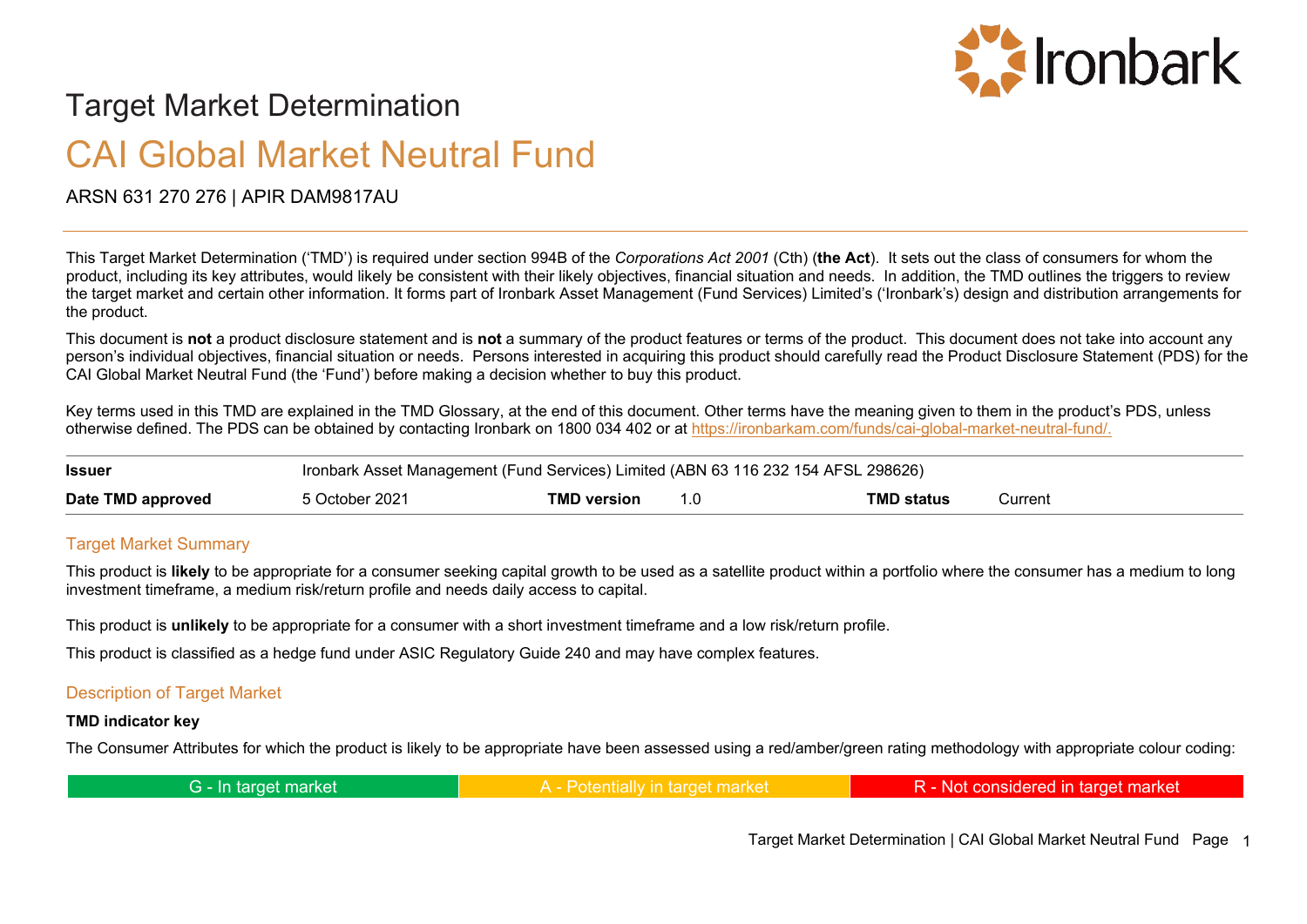#### **Instructions**

In the tables below, Column 1, Consumer Attributes, indicates a description of the likely objectives, financial situation and needs of the class of consumers that are considering this product. Column 2, TMD indicator, indicates whether a consumer meeting the attribute in column 1 is likely to be in the target market for this product.

A **green** rating means that the product's features and key attributes are likely to meet the corresponding consumer objective.

Generally, a consumer is unlikely to be in the target market for the product if:

- **one or more** of their Consumer Attributes correspond to a **red** rating, or
- **three or more** of their Consumer Attributes correspond to an **amber** rating.

#### **Investment products and diversification**

A consumer (or class of consumer) may intend to hold a product or managed account as part of a diversified portfolio (typically with an intended product use of satellite/small allocation or core component). In such circumstances, the product or managed account should be assessed against the consumer's attributes for the relevant portion of the portfolio, rather than the consumer's portfolio as a whole. For example, a consumer may seek to construct a conservative portfolio with a satellite/small allocation to growth assets. In this case, it may be likely that a product or managed account with a High or Very High risk/return profile is consistent with the consumer's objectives for that allocation notwithstanding that the risk/return profile of the consumer as a whole is Low or Medium. In making this assessment, distributors should consider all features of a product (including its key attributes).

| <b>Consumer attributes</b>        | <b>TMD Indicator</b> | Product description including key attributes                                                                                                                                                                                                                                                                                                                                                                                                                                                                      |  |
|-----------------------------------|----------------------|-------------------------------------------------------------------------------------------------------------------------------------------------------------------------------------------------------------------------------------------------------------------------------------------------------------------------------------------------------------------------------------------------------------------------------------------------------------------------------------------------------------------|--|
| Investment objective              |                      |                                                                                                                                                                                                                                                                                                                                                                                                                                                                                                                   |  |
| Capital Growth                    | G                    | The Fund aims to provide investment returns in excess of the Reserve Bank of Australia ('RBA') cash rate over a                                                                                                                                                                                                                                                                                                                                                                                                   |  |
| <b>Capital Preservation</b>       | A                    | rolling 3 year period after fees.                                                                                                                                                                                                                                                                                                                                                                                                                                                                                 |  |
| <b>Capital Guaranteed</b>         | $\mathsf{R}$         |                                                                                                                                                                                                                                                                                                                                                                                                                                                                                                                   |  |
| Income Distribution               | $\mathsf{R}$         |                                                                                                                                                                                                                                                                                                                                                                                                                                                                                                                   |  |
| Intended product use              |                      |                                                                                                                                                                                                                                                                                                                                                                                                                                                                                                                   |  |
| Solution/Standalone (75-100%)     | R.                   | The Fund invests in an Underlying Fund, which utilises a global market neutral strategy through implementing a                                                                                                                                                                                                                                                                                                                                                                                                    |  |
| Core Component (25-75%)           | R                    | differentiated, global quantitative process which invests in listed global equities in any country that is a member of the<br>MSCI ACWI Index. The investments held in the Underlying Fund may include long and short publicly listed global                                                                                                                                                                                                                                                                      |  |
| Satellite/small allocation (<25%) | G                    | equities, exchange-traded funds, exchange-traded and over-the-counter equity derivatives including equity swaps<br>and equity index products associated with the countries in which it invests, currency forward or future contracts and<br>spot foreign exchange will be used to manage currency exposures. The Underlying Fund will also hold cash for<br>liquidity purposes. Portfolio diversification is low however the Underlying Fund invests globally and aims to hold a<br>highly diversified portfolio. |  |
| Investment timeframe              |                      |                                                                                                                                                                                                                                                                                                                                                                                                                                                                                                                   |  |
| Short ( $\leq$ 2 years)           | R                    | The recommended minimum investment timeframe is 3 years.                                                                                                                                                                                                                                                                                                                                                                                                                                                          |  |
| Medium ( $2 \leq 8$ years)        | A                    |                                                                                                                                                                                                                                                                                                                                                                                                                                                                                                                   |  |
| Long $(> 8$ years)                | ${\mathsf G}$        |                                                                                                                                                                                                                                                                                                                                                                                                                                                                                                                   |  |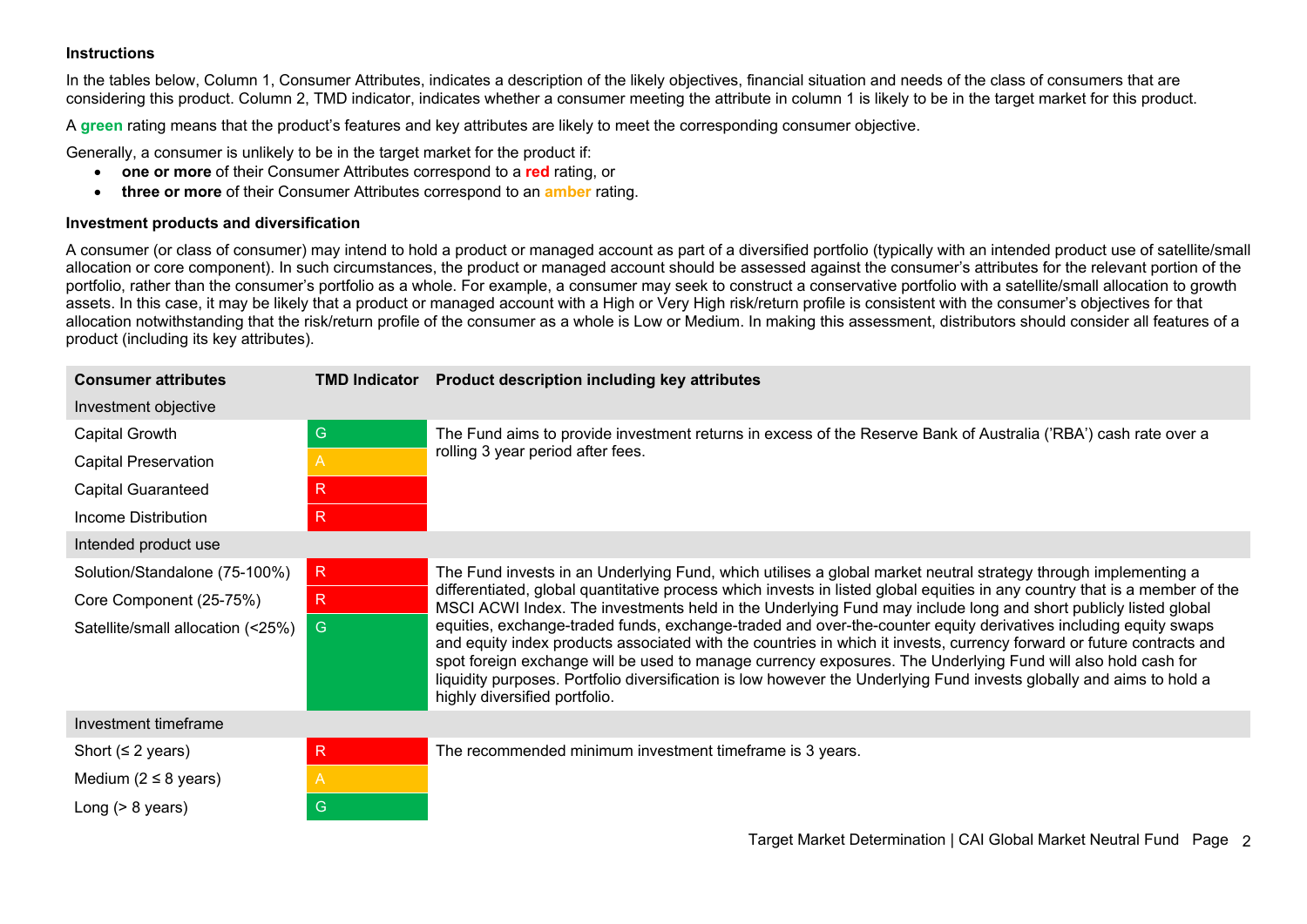| Risk (ability to bear loss) and Return profile |   |                                                                                                                                                                           |  |
|------------------------------------------------|---|---------------------------------------------------------------------------------------------------------------------------------------------------------------------------|--|
| Low                                            | R | The Fund has a standard risk measure of 4 (Medium).                                                                                                                       |  |
| Medium                                         | G | This product is classified as a hedge fund under ASIC Regulatory Guide 240 and may have complex features.                                                                 |  |
| High                                           | G |                                                                                                                                                                           |  |
| Very High                                      | G |                                                                                                                                                                           |  |
| Need to withdraw money                         |   |                                                                                                                                                                           |  |
| Daily                                          | G | Under ordinary circumstances, all valid withdrawal requests received by 2.00pm on a Business Day, will be<br>withdrawn based on the unit price for the next Business Day. |  |
| Weekly                                         | G |                                                                                                                                                                           |  |
| Monthly                                        | G |                                                                                                                                                                           |  |
| Quarterly                                      | G |                                                                                                                                                                           |  |
| Annually or longer                             | G |                                                                                                                                                                           |  |

## Appropriateness

The Issuer has assessed the product and formed the view that the product, including its key attributes, is likely to be consistent with the likely objectives, financial situation and needs of consumers in the target market as described above, as the features of this product in Column 3 of the table above are likely to be suitable for consumers with the attributes identified with a green TMD Indicator in Column 2.

#### Distribution conditions/restrictions

| <b>Distribution Condition</b>        | <b>Distribution Condition Rationale</b> |
|--------------------------------------|-----------------------------------------|
| There are no distribution conditions | N/A                                     |
|                                      |                                         |

#### **Review triggers**

Material change to key attributes, fund investment objective and/or fees.

Material deviation from benchmark / objective over sustained period.

Key attributes have not performed as disclosed by a material degree and for a material period.

Determination by the issuer of an ASIC reportable Significant Dealing.

Material or unexpectedly high number of complaints (as defined in section 994A(1) of the Act) about the product or distribution of the product.

The use of Product Intervention Powers, regulator orders or directions that affects the product.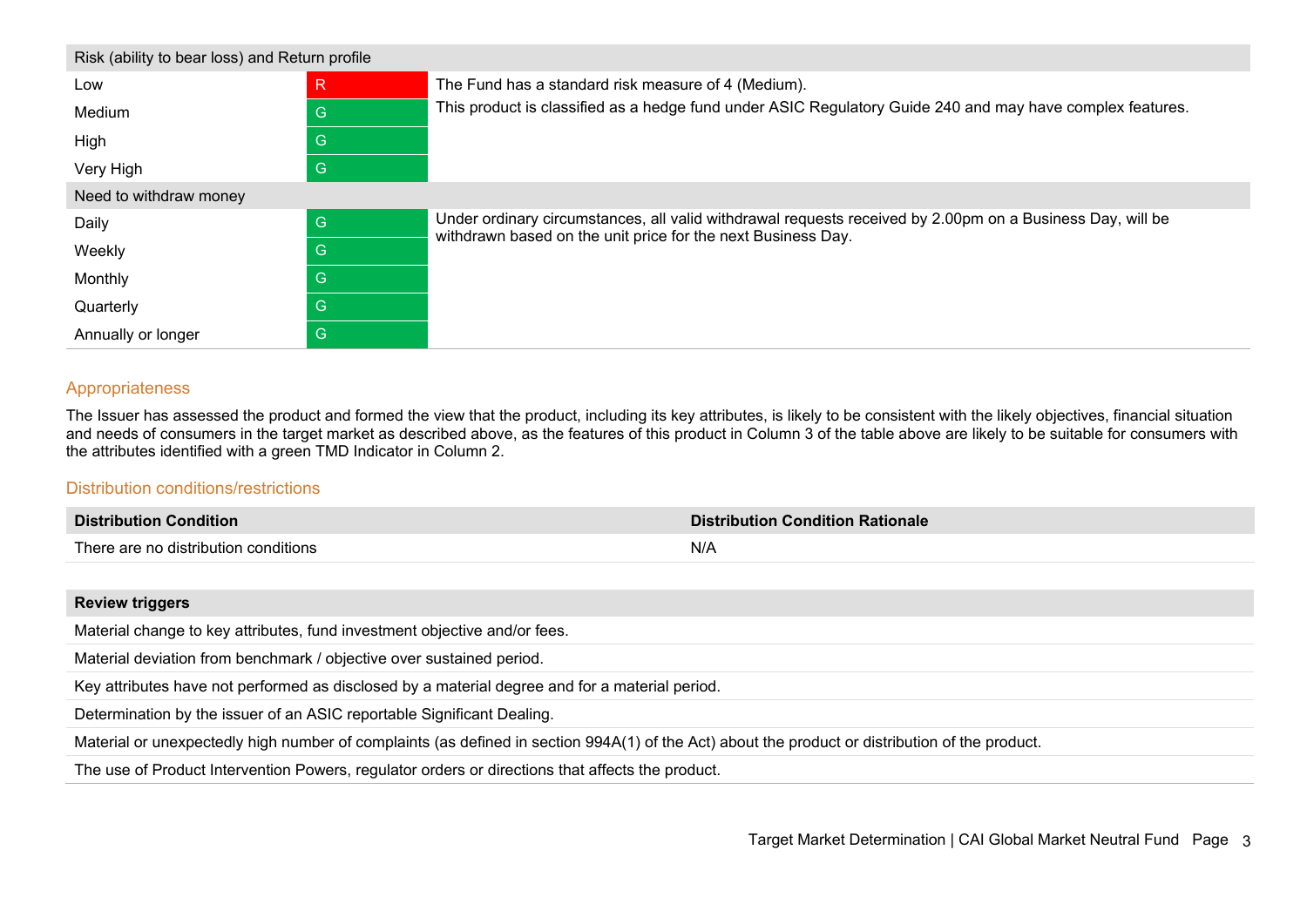| <b>Mandatory review periods</b> |                           |
|---------------------------------|---------------------------|
| Review period                   | Maximum period for review |
| Initial review                  | 12 months                 |
| Subsequent review               | 1 year and 3 months       |

|  |  | <b>Distributor reporting requirements</b> |
|--|--|-------------------------------------------|
|--|--|-------------------------------------------|

| Reporting requirement                                                                                                                                                                                                            | Reporting period                                                                                | Which distributors this requirement applies to |
|----------------------------------------------------------------------------------------------------------------------------------------------------------------------------------------------------------------------------------|-------------------------------------------------------------------------------------------------|------------------------------------------------|
| Complaints (as defined in section 994A(1) of the Act) relating to<br>the product design, product availability and distribution. The<br>distributor should provide all the content of the complaint, having<br>regard to privacy. | Within 10 business days following end of calendar<br>quarter.                                   | All distributors                               |
| Significant dealing outside of target market, under s994F(6) of the<br>Act.                                                                                                                                                      | As soon as practicable but no later than 10<br>business days after distributor becomes aware of | All distributors                               |
| See Definitions for further detail.                                                                                                                                                                                              | the significant dealing.                                                                        |                                                |
| To the extent a distributor is aware, dealings outside the target<br>market, including reason why acquisition is outside of target<br>market, and whether acquisition occurred under personal advice.                            | Within 10 business days following end of calendar<br>quarter.                                   | All distributors                               |

Distributors should adopt the FSC data standards for reports to the issuer. Distributors must report to Ironbark by email at [DDO@ironbarkam.com.](mailto:DDO@ironbarkam.com)

#### Important information

This information is current as at the date of this document and provided as a guideline only, it may be subject to change. No recommendation or advice has been given as to whether any investment or strategy may be suitable for you.

Ironbark Asset Management (Fund Services) Limited ABN 63 116 232 154 AFSL 298626 is the responsible entity for the Fund(s) referred to in this document and is the issuer of this TMD. This TMD contains general information only and is not intended to represent specific investment or professional advice. The information does not take into account an individual's personal financial circumstances. The relevant offer document for the Fund(s) is available by contacting Ironbark on 1800 034 402 or at [https://ironbarkam.com/funds/cai-global-market-neutral-fund/.](https://ironbarkam.com/funds/cai-global-market-neutral-fund/) You should consider the offer document before making an investment decision to acquire or to continue to hold units in the Fund. To the extent permitted by law, Ironbark, its employees, consultants, advisers, officers and representatives are not liable for any loss or damage arising as a result of reliance placed on the contents of this TMD. This TMD is not a financial product recommendation or an offer or solicitation with respect to the purchase or sale of any financial product in any jurisdiction. This TMD is not intended for distribution to, or use by, any person or entity in any jurisdiction or country where such distribution or use would be contrary to local law or regulation. Ironbark and its representatives believe that the information in this document is correct at the time of compilation, but no warranty of accuracy or reliability is given and no responsibility arising in any other way for errors or omissions (including responsibility to any person due to negligence) is accepted by Ironbark. While any forecasts, estimates and opinions in this material are made on a reasonable basis, actual future results and operations may differ materially from the forecasts, estimates and opinions set out in this material. No guarantee as to the repayment of capital or the performance of any product or rate of return referred to in this material is made by Ironbark. No part of this material may be reproduced or distributed in any manner without the prior written permission of Ironbark. Any investment is subject to investment risk, including delays on the payment of withdrawal proceeds and the loss of income or the principal invested.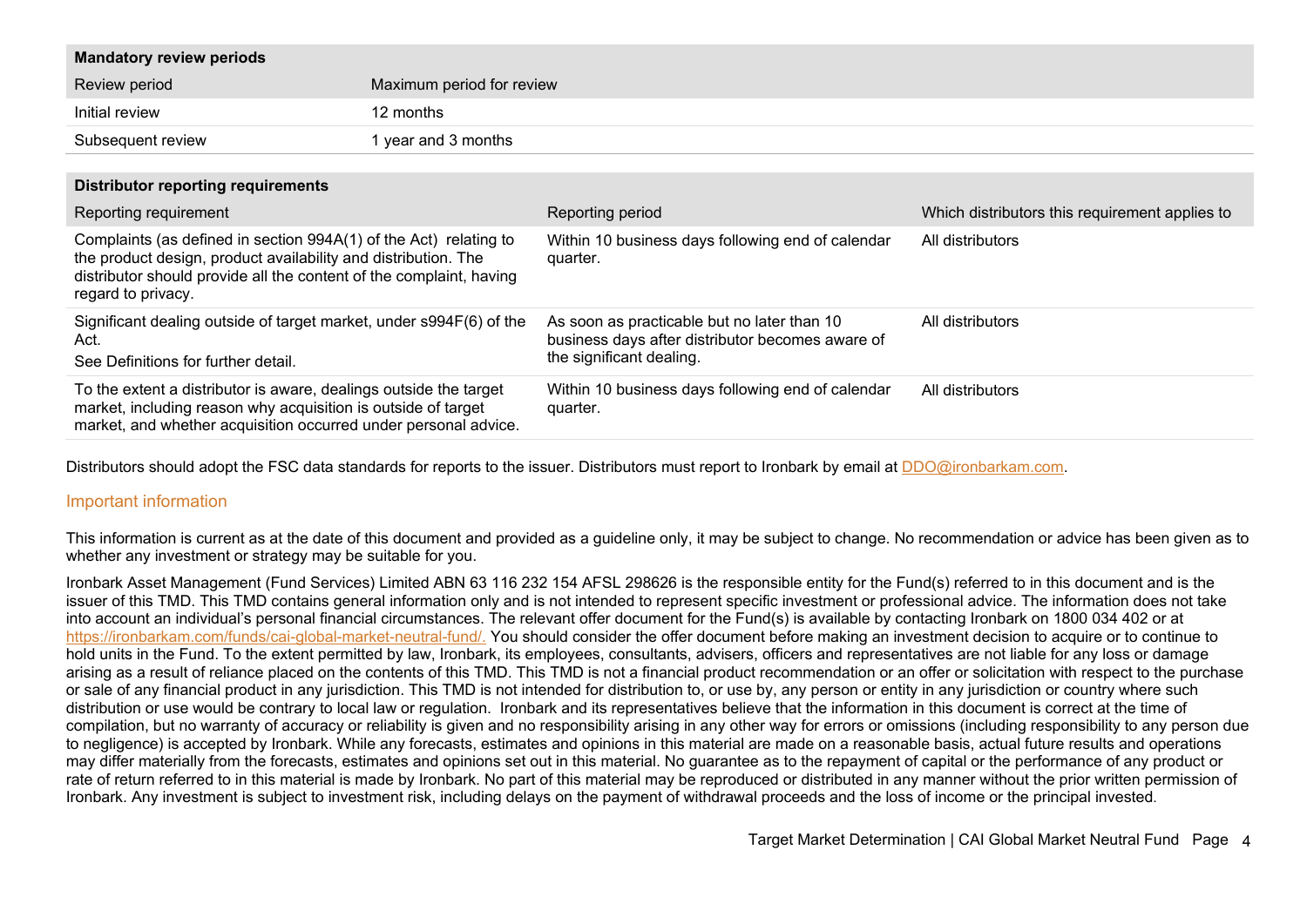# **Definitions**

| <b>Term</b>                              | <b>Definition</b>                                                                                                                                                                                                                                                                                                                        |
|------------------------------------------|------------------------------------------------------------------------------------------------------------------------------------------------------------------------------------------------------------------------------------------------------------------------------------------------------------------------------------------|
| Consumer's investment objective          |                                                                                                                                                                                                                                                                                                                                          |
| Capital growth                           | The consumer seeks to invest in a product designed to generate capital return. The consumer prefers exposure to growth<br>assets (such as shares or property) or otherwise seeks an investment return above the current inflation rate.                                                                                                  |
| Capital preservation                     | The consumer seeks to invest in a product to reduce volatility and minimise loss in a market down-turn. The consumer prefers<br>exposure to defensive assets (such as cash or fixed income securities) that are generally lower in risk and less volatile than<br>growth investments.                                                    |
| Capital guaranteed                       | The consumer seeks a guarantee or protection against capital loss whilst still seeking the potential for capital growth (typically<br>gained through a derivative arrangement). The consumer would likely understand the complexities, conditions and risks that<br>are associated with such products.                                   |
| Income distribution                      | The consumer seeks to invest in a product designed to distribute regular and/or tax-effective income. The consumer prefers<br>exposure to income-generating assets (typically, high dividend-yielding equities, fixed income securities and money market<br>instruments).                                                                |
| Consumer's intended product use          |                                                                                                                                                                                                                                                                                                                                          |
| Solution/Standalone (75-100%)            | The consumer intends to hold the investment as either a part or the majority (up to 100%) of their total investable assets (see<br>definition below). The consumer typically prefers exposure to a product with at least High portfolio diversification (see<br>definitions below).                                                      |
| Core Component (25-75%)                  | The consumer intends to hold the investment as a major component, up to 75%, of their total investable assets (see definition<br>below). The consumer typically prefers exposure to a product with at least Medium portfolio diversification (see definitions<br>below).                                                                 |
| Satellite (<25%)                         | The consumer intends to hold the investment as a smaller part of their total portfolio, as an indication it would be suitable for<br>up to 25% of the total investable assets (see definition below). The consumer is likely to be comfortable with exposure to a<br>product with Low portfolio diversification (see definitions below). |
| <b>Investable Assets</b>                 | Those assets that the investor has available for investment, excluding the family home.                                                                                                                                                                                                                                                  |
|                                          | Portfolio diversification (for completing the key product attribute section of consumer's intended product use)                                                                                                                                                                                                                          |
| Low                                      | Single asset class, single country, low or moderate holdings of securities - e.g. high conviction Aussie equities.                                                                                                                                                                                                                       |
| Medium                                   | 1-2 asset classes, single country, broad exposure within asset class, e.g. Aussie equities "All Ords".                                                                                                                                                                                                                                   |
| High                                     | Highly diversified across either asset classes, countries or investment managers, e.g. Australian multi-manager balanced fund<br>or global multi-asset product (or global equities).                                                                                                                                                     |
| Consumer's intended investment timeframe |                                                                                                                                                                                                                                                                                                                                          |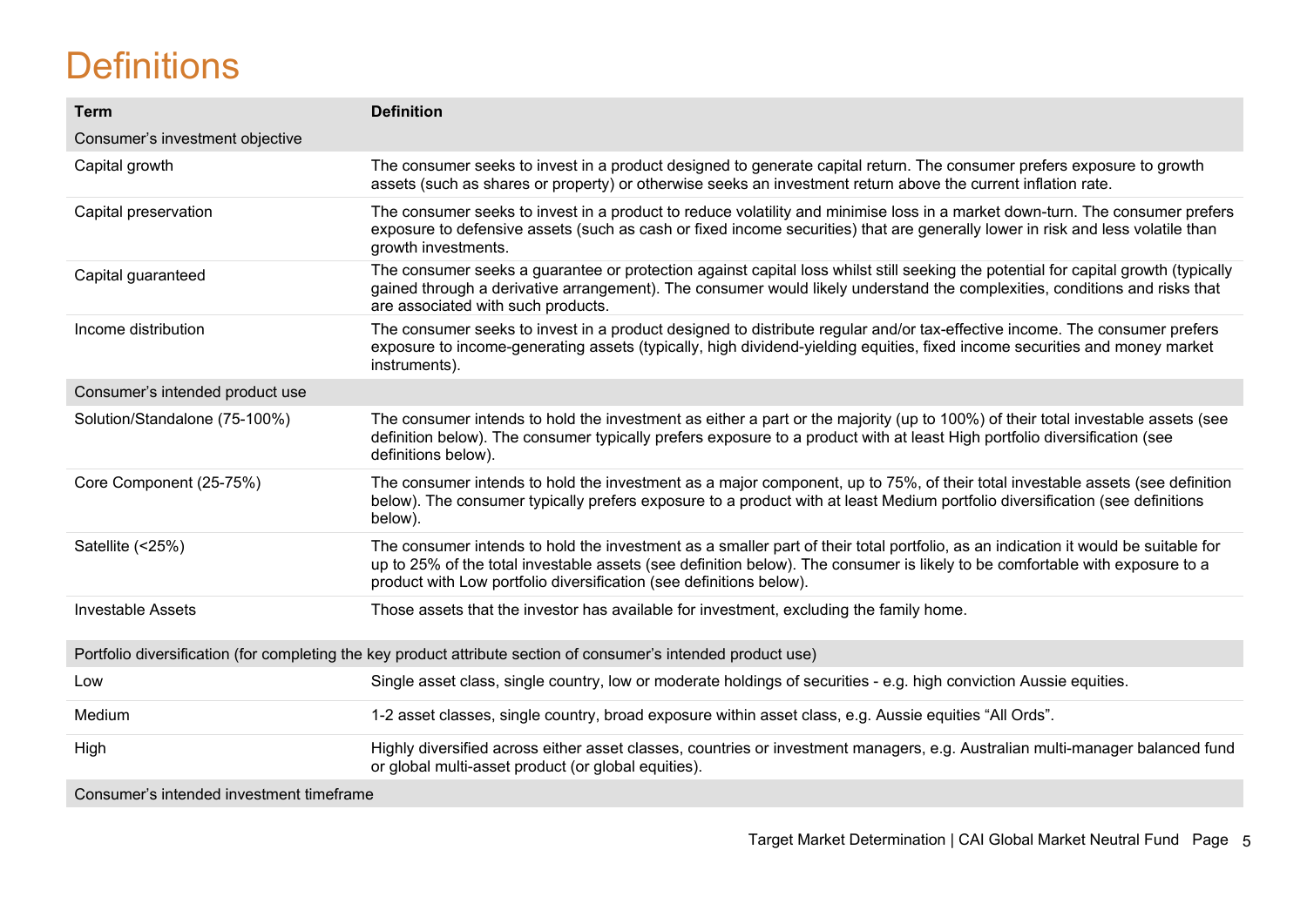| Short ( $\leq$ 2 years) | The consumer has a short investment timeframe and may wish to redeem within two years.     |
|-------------------------|--------------------------------------------------------------------------------------------|
| Medium (> 2 years)      | The consumer has a medium investment timeframe and is unlikely to redeem within two years. |
| Long (> 8 years)        | The consumer has a long investment timeframe and is unlikely to redeem within eight years. |

Consumer's Risk (ability to bear loss) and Return profile

Ironbark has adopted the Standard Risk Measure (SRM) to calculate the likely number of negative annual returns over a 20 year period, using the guidance and methodology outlined in the *[Standard Risk Measure Guidance Paper For Trustees](https://protect-eu.mimecast.com/s/pqPaCwVNmtGRQpvMFVpVgu?domain=urldefense.com)*. SRM is not a complete assessment of risk and potential loss. For example, it does not detail important issues such as the potential size of a negative return or that a positive return could still be less than a consumer requires to meet their investment objectives/needs. Where relevant, other risk factors are detailed, such as where some products may use leverage, derivatives or short selling, may have liquidity or withdrawal limitations, or otherwise may have a complex structure or increased investment risks.

| Low                                                   | The consumer is conservative or low risk in nature, seeks to minimise potential losses (e.g. has the ability to bear up to 1<br>negative return over a 20 year period (SRM 1 to 2)) and is comfortable with a low target return profile.                                                                       |
|-------------------------------------------------------|----------------------------------------------------------------------------------------------------------------------------------------------------------------------------------------------------------------------------------------------------------------------------------------------------------------|
|                                                       | Consumer typically prefers defensive assets such as cash and fixed income.                                                                                                                                                                                                                                     |
| Medium                                                | The consumer is moderate or medium risk in nature, seeking to minimise potential losses (e.g. has the ability to bear up to 4<br>negative returns over a 20 year period (SRM 3 to 5)) and comfortable with a moderate target return profile.                                                                   |
|                                                       | Consumer typically prefers a balance of growth assets such as shares, property and alternative assets and defensive assets<br>such as cash and fixed income.                                                                                                                                                   |
| High                                                  | The consumer is higher risk in nature and can accept higher potential losses (e.g. has the ability to bear up to 6 negative<br>returns over a 20 year period (SRM 6)) in order to target a higher target return profile.                                                                                       |
|                                                       | Consumer typically prefers predominantly growth assets such as shares, property and alternative assets with only a smaller<br>or moderate holding in defensive assets such as cash and fixed income.                                                                                                           |
| Very High                                             | The consumer has a more aggressive or very high risk appetite, seeks to maximise returns and can accept higher potential<br>losses (e.g. has the ability to bear 6 or more negative returns over a 20 year period (SRM 7) and possibly other risk factors,<br>such as leverage).                               |
|                                                       | Consumer typically prefers growth assets such as shares, property and alternative assets.                                                                                                                                                                                                                      |
| Consumer's need to withdraw money                     |                                                                                                                                                                                                                                                                                                                |
| Daily/Weekly/Monthly/Quarterly/<br>Annually or longer | The consumer seeks to invest in a product which permits redemption requests at this frequency under ordinary circumstances<br>and the issuer is typically able to meet that request within a reasonable period.                                                                                                |
| <b>Distributor Reporting</b>                          |                                                                                                                                                                                                                                                                                                                |
| Significant dealings                                  | Section 994F(6) of the Act requires distributors to notify the issuer if they become aware of a significant dealing in the product<br>that is not consistent with the TMD. Neither the Act nor ASIC defines when a dealing is 'significant' and distributors have<br>discretion to apply its ordinary meaning. |
|                                                       | The issuer will rely on notifications of significant dealings to monitor and review the product, this TMD, and its distribution<br>strategy, and to meet its own obligation to report significant dealings to ASIC.                                                                                            |
|                                                       | Dealings outside this TMD may be significant because:                                                                                                                                                                                                                                                          |